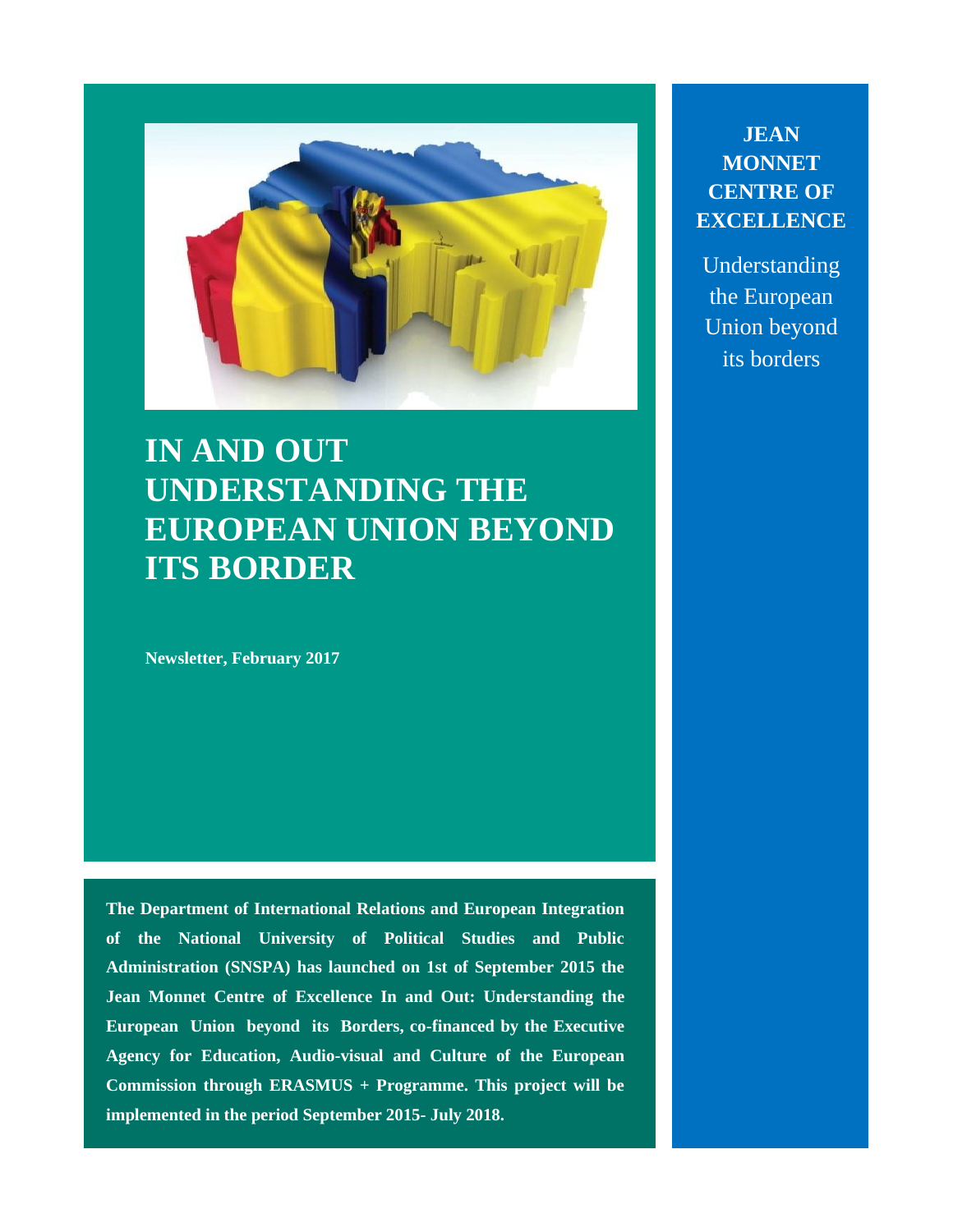#### OBJECTIVES AND ACTIVITIES

The main objective of the project is to develop border management trainings for frontier workers from Romania, Republic of Moldova and Ukraine. The project aims to:

- Increase and improve the knowledge level regarding EU border aspects through specific research activities whose results will be published in order to reach maximum visibility;
- Increase the border management at the EU Eastern border by developing content and tools on this EU subject and by implementing quality of professional trainings in this area;
- Create a knowledge community regarding border management by enhancing debates and sharing good practices about EU border management activities between different categories of stakeholders - academia, civil servants (frontier workers), policy-makers, civil society, etc. – from the three countries envisaged by the project (Romania, Republic of Moldova and Ukraine).

#### IN SEARCH FOR SOLUTIONS TO COUNTERACT THE RISKS FROM THE COMMON BORDERS

The research activities aim to fulfil two objectives. Firstly, they will help elaborating final documents that will serve as didactic material for the courses that are going to be held and will contribute to the advancement of knowledge on European policies by filling in the existing gaps regarding the European border management. Secondly, the research activities aim to evaluate and offer solutions to face the risks from the common neighbouring borders. The impact of the research will be continuously evaluated through a SWOT analysis.

#### **Courses in Romania, Ukraine and Republic of Moldova**

The first round of preparation courses took place between June and July 2016, in Kishinev and Galati. During this session attended representatives from National Police College, Border Police, Border Police Department, Customs Service and Ministry of Internal Affairs of Republic of Moldova.

The teaching activity will continue this year also through the updated seven courses that combine traditional elements of interactive lecture approach, involving participants in debates on issues related to EU borders. Furthermore, each participant has access to the e-learning platform "European Border Management Studies", that gather all the information necessary for hosting courses and teaching online classes.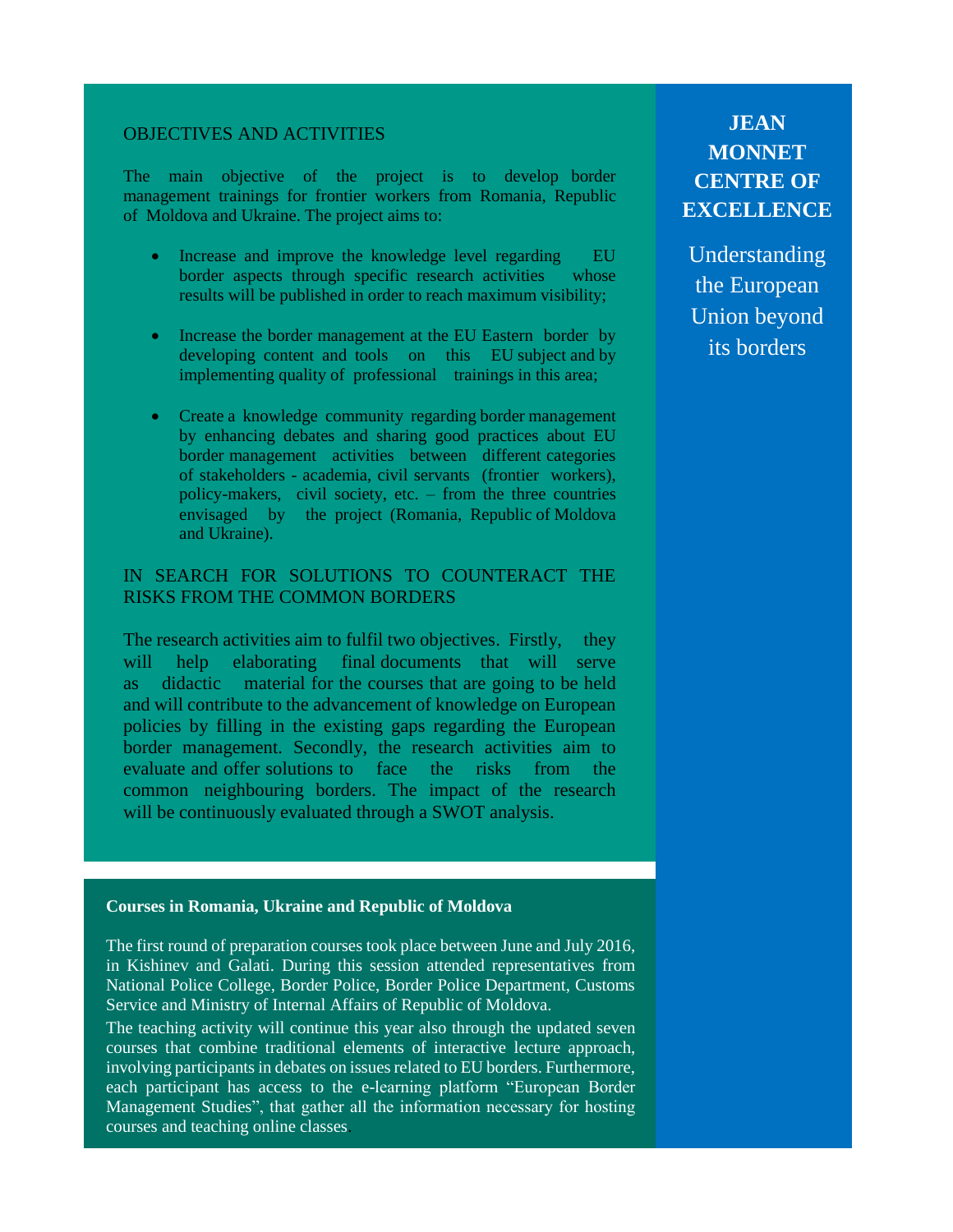#### **ANALYSING EU BORDERS**

The events unfolded within the project consist in organising three conferences, three round tables, three study visits.

On December 10, 2016 was held the international entitled "Management of the EU borders: Romania-Moldova-Ukraine", which marked the launching of the project. The event was attended by representatives of embassies, public authorities, academia and civil society, representing a good opportunity to stimulate dialogue on the issue of border management in the three countries, in the context of regional instability that causes pressure on the EU's eastern border.

The roundtable debates provide opportunity for discussion with officials and civil society representatives about the risks and challenges of border management in Romania. The first roundtable entitled "Romanian border in the current geopolitical context", was held on 25 May 2016, on the frontier point Galati. Through this activity was created an opportunity to generate a debate between officials and representatives of civil society and Romanian



and foreign border workers on the most important issues arising from the risks that Romania is facing in managing its borders.

#### **ADMINISTRATIVE STAFF**

Professor Iordan Gh. Bărbulescu – Academic Coordinator; Mihaela Aioanei, PhD. – Academic Assistant; Ana-Maria Costea, PhD. – Academic Assistant; Luminița Bogdan, PhD. Student – Assistant; Amira Sawan, PhD. Student – Assistant; Alexandra Prelipceanu, PhD. – Module Webmaster

For further information, click the link: http://europolity.eu/in-out-centre-of-excelence

## **JEAN MONNET CENTRE OF EXCELLENCE**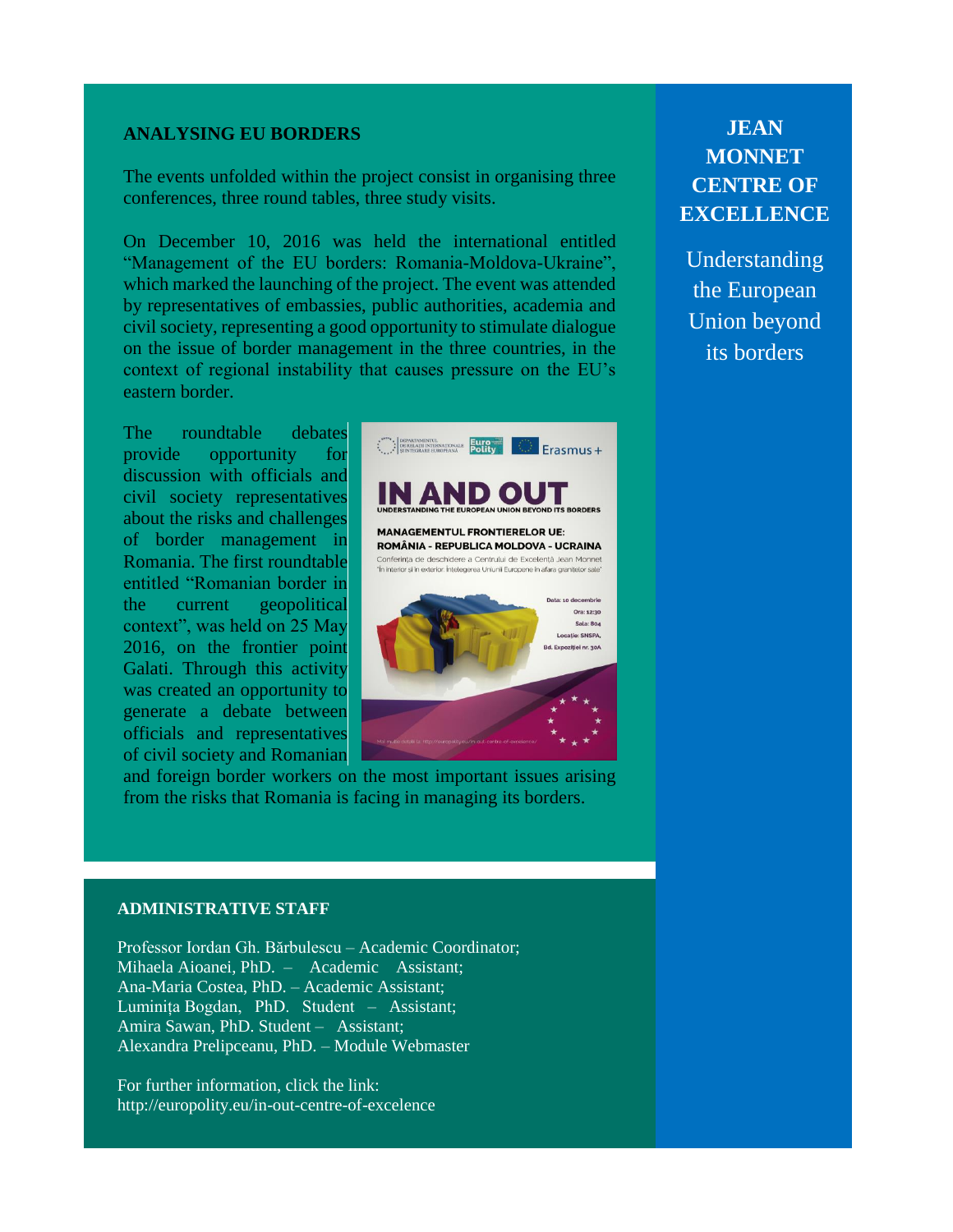The study visits will be organized in Moldova and Ukraine, aiming to identify the problems and needs of border management systems of Ukraine and Moldova.

The courses, conferences, roundtables and research activities contribute to the overall objective of the project, that of expanding European studies towards a professional category that normally does not enter in contact with such studies, although their work is related to European issues.

Also, the Department of International Relations and European Integration coordinates between September 1st 2015 - August 31th 2018, the activities of the Centre of Excellence Jean Monnet "Structures of Interconnectivity in the EU's Neighbourhood", which covers the issue of a new approaches of the European Union related to the European Neighbourhood Policy, with a focus on the impact of institutional reform on the development and integration of economic, social and political partner countries.

## **JEAN MONNET CENTRE OF EXCELLENCE**

Understanding the European Union beyond its borders

#### **TEACHING STAFF**

Echipa de implementare: Prof. univ. Ioan HORGA, PhD. Ioan Gh. Bărbulescu – Bărbulescu – Bărbulescu – Bărbulescu – Bărbulescu – Bărbulescu – Bărbulescu – Bărbulescu – Bărbulescu – Bărbulescu – Bărbulescu – Bărbulescu – Bărb Teaching/Research: The evaluation of cross border cooperation TOIESSOF MIFCEA BKIE, FND.<br>Seking Desearch: The identity of national minerities, and new forms of a frantier i Teaching/Research: The identity of national minorities and new forms of a frontier in<br>the Euronean area 5. Professor Adrian IVAN, PhD. 6. Lecturer Dacian DUNA, PhD. Teaching/Research: Geopolitics of Central and Eastern Europe 1. Professor Iordan Gheorghe BĂRBULESCU, PhD. Teaching/Research: The architecture of the European Union: institutions and decisional process; The policies of the European Union 2. Professor George ANGLIȚOIU, PhD. Teaching/Research: The European Union's Foreign Affairs and Security Policy 4. Professor Mircea BRIE, PhD. the European area Teaching/Research: "Horizon 2020": Eastern Europe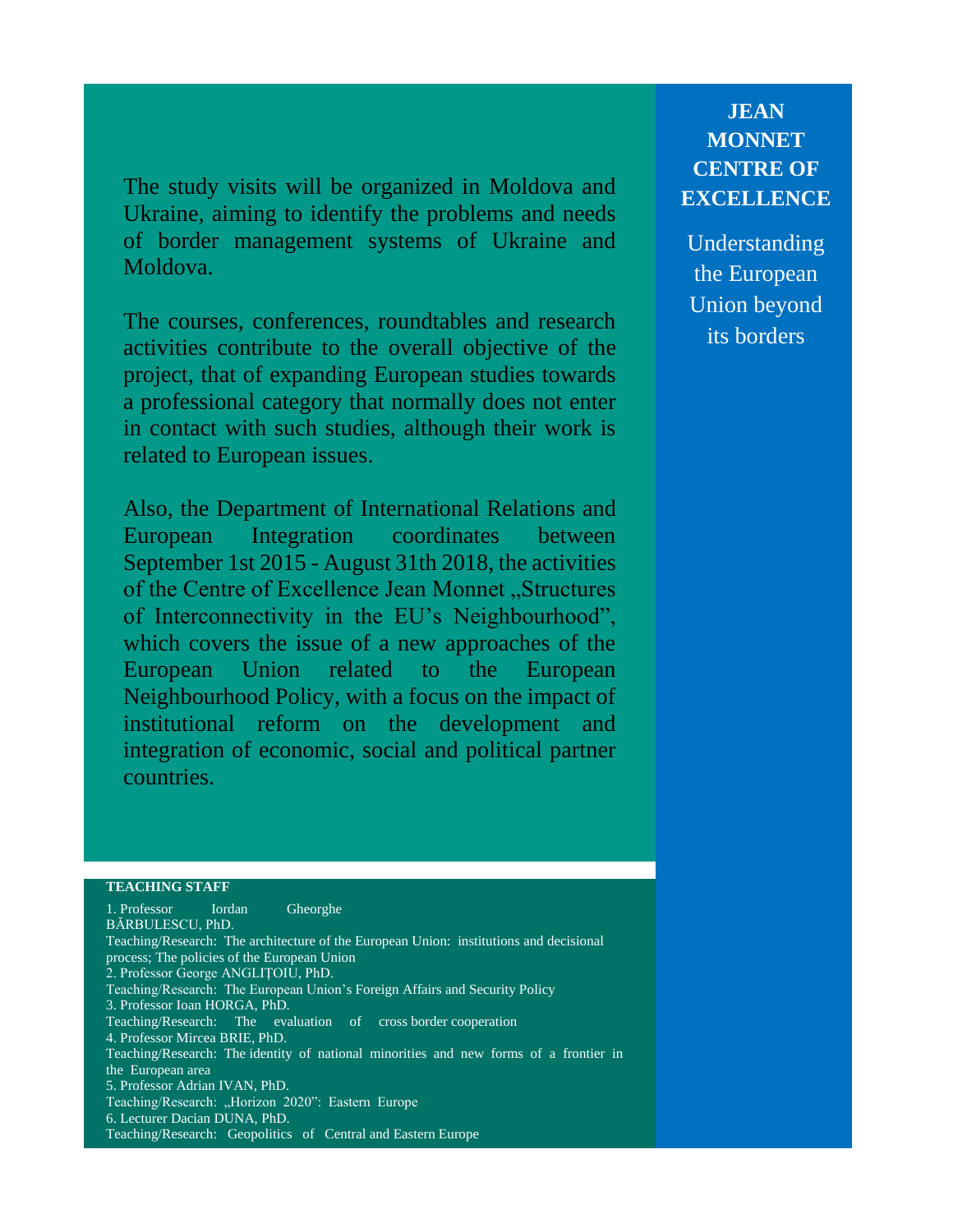#### **SO FAR:**

European Studies on Border Management Virtual Platform

## In / Out Centre of Excelence IN AND OUT: UNDERSTANDING THE EUROPEAN UNION BEYOND ITS<br>BORDERS Financed by: The European Commission, Education, Audiovisual and Culture Executive Agency Host institution: The National University of Political Studies and Public Administration, Department of International Relations and European Integration

The e-learning platform "EU Studies on Border Management" has been launched in September 2015 and it contains all the details regarding the events that have been organised so far, but also the future ones.

Moreover, this will contain all the necessary information required for the courses and will host the online teaching hours. It will also host a database with the primary and secondary sources regarding border management.

http://europolity.eu/in-out-centre-of-excelence

#### **UPDATING THE DATABASE**

The database provides information on the EU legislation regarding border management. At the same time there are available information regarding the national legislation from the Republic of Moldova, Ukraine and Romania on the specific aforementioned subject. Moreover, we put at your disposal reports, analyses and academic articles regarding border management in the region.

## **JEAN MONNET CENTRE OF EXCELLENCE**

Understanding the European Union beyond its borders

#### **RESEARCH ACTIVITY**

http://europolity.eu/database

January 2017 was dedicated to research. In this regard, the six teachers have conducted an extensive research activity, in order to better respond to the identified gaps together with the target group, in the first year of the project implementation.

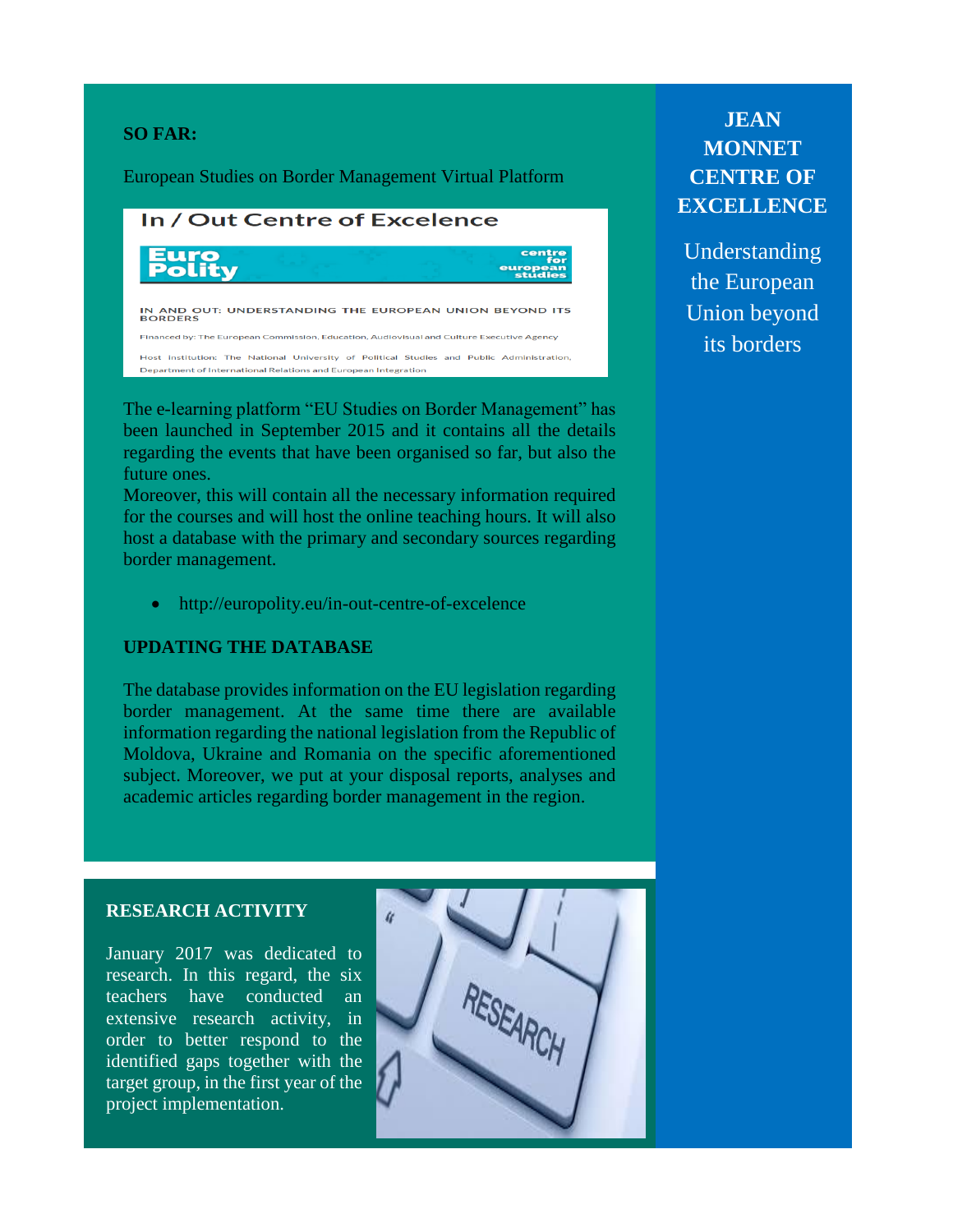#### **THE WAY AHEAD**

Update of the course supports

Between February-April this year will take place Between December 2016 and January 2017 will take place an updating process of all the seven course supports in order to offer better response to the needs of the frontier workers.



- http://europolity.eu/teaching-content-and-didacticmaterials/
- http://europolity.eu/learning-tools-charts-infographsworking-sheets/

#### **DEBATE: CONSOLIDATION OF EU BORDER MANAGEMENT**

In March 2017 will take place a roundtable entitled "Consolidation of EU border management". The main purpose of this event is to disseminate the results of the undertaken activities of the project in order to help enhancing the security level between Romania-Ukraine-Moldova. Moreover, this roundtable aims to highlight the interest areas in this field, wishing to obtain a better theoretical knowledge among the participants.



## **JEAN MONNET CENTRE OF EXCELLENCE**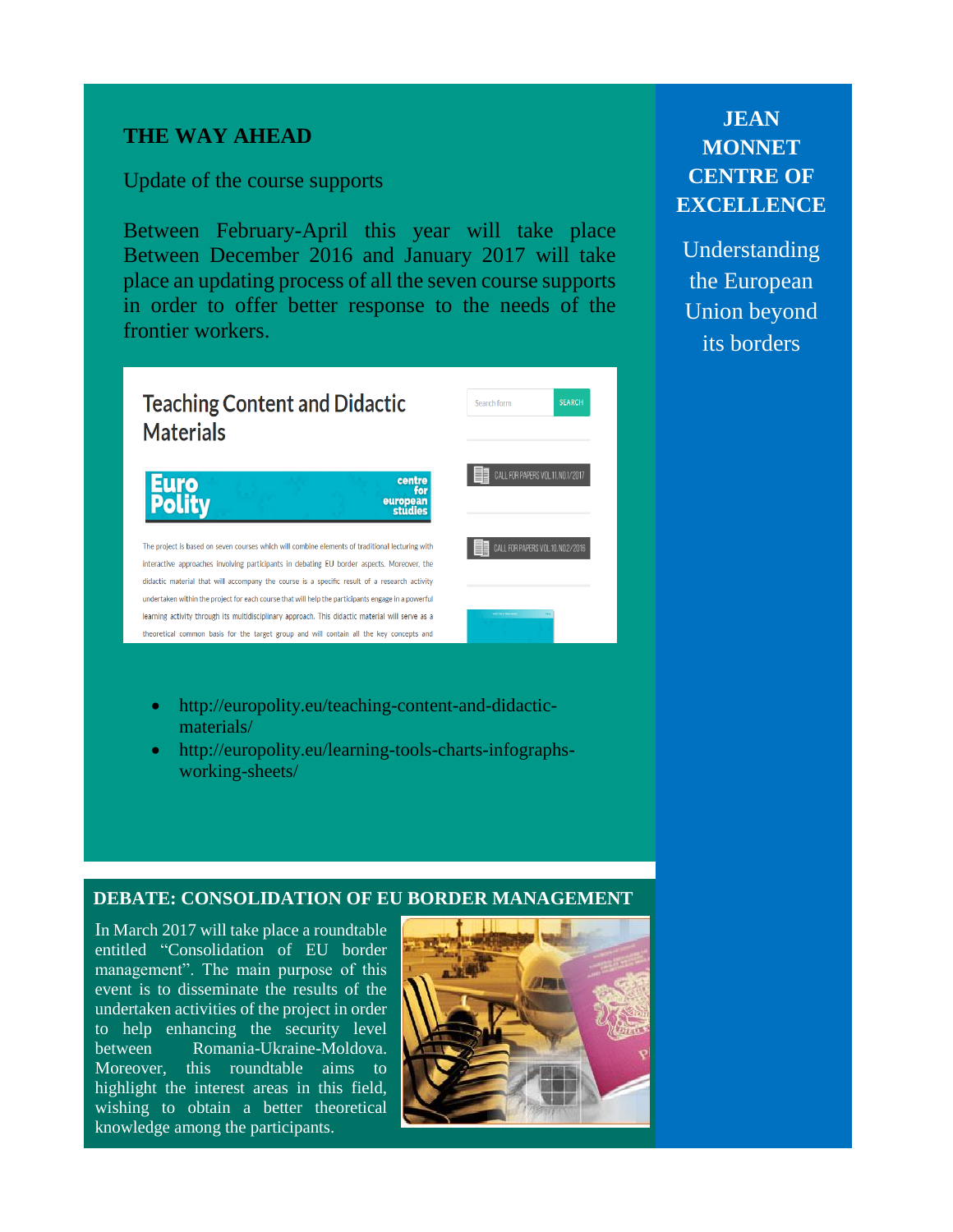#### **STUDY VISIT**

In March 2017, the management team of the project will hold a study visit to the National Maritime University, from Odessa, Ukraine. This activity aims to analyse the impact that the courses have had on the daily activities of frontier workers in Ukraine and Moldova.

#### **CONFERENCE BORDER MANAGEMENT: RISKS AND CHALLENGES FOR ROMANIA, UKRAINE AND REPUBLIC OF MOLDOVA**

The Department of International Relations and European Integration from the National University of Political Studies and Public Administration has the pleasure to invite you to the international



conference entitled "Border management: risks and challenges for Romania, Ukraine and Republic of Moldova", that will take place on **8 th of May** 2017, at our centre in Bucharest, Expozitiei Boulevard, no. 30 A.

This academic event will bring together researchers, teachers, students, experts, civil society and public administration representatives from Romania, Ukraine and Moldova, representing a great opportunity to propose and discuss tools that aims to reduce the recurrence of negative phenomena such as illegal migration, human beings trafficking, in order to ensure national and regional security and stability.

### **COURSE FOR ROMANIA, UKRAINE AND REPUBLIC OF MOLDOVA**

In June this year, will be held the second round of the training courses in border management for the frontier workers from Romania, Ukraine and Moldova. The six teachers representatives of institutions involved in the project will carry out this didactic activity based on the updated course supports.

## **JEAN MONNET CENTRE OF EXCELLENCE**